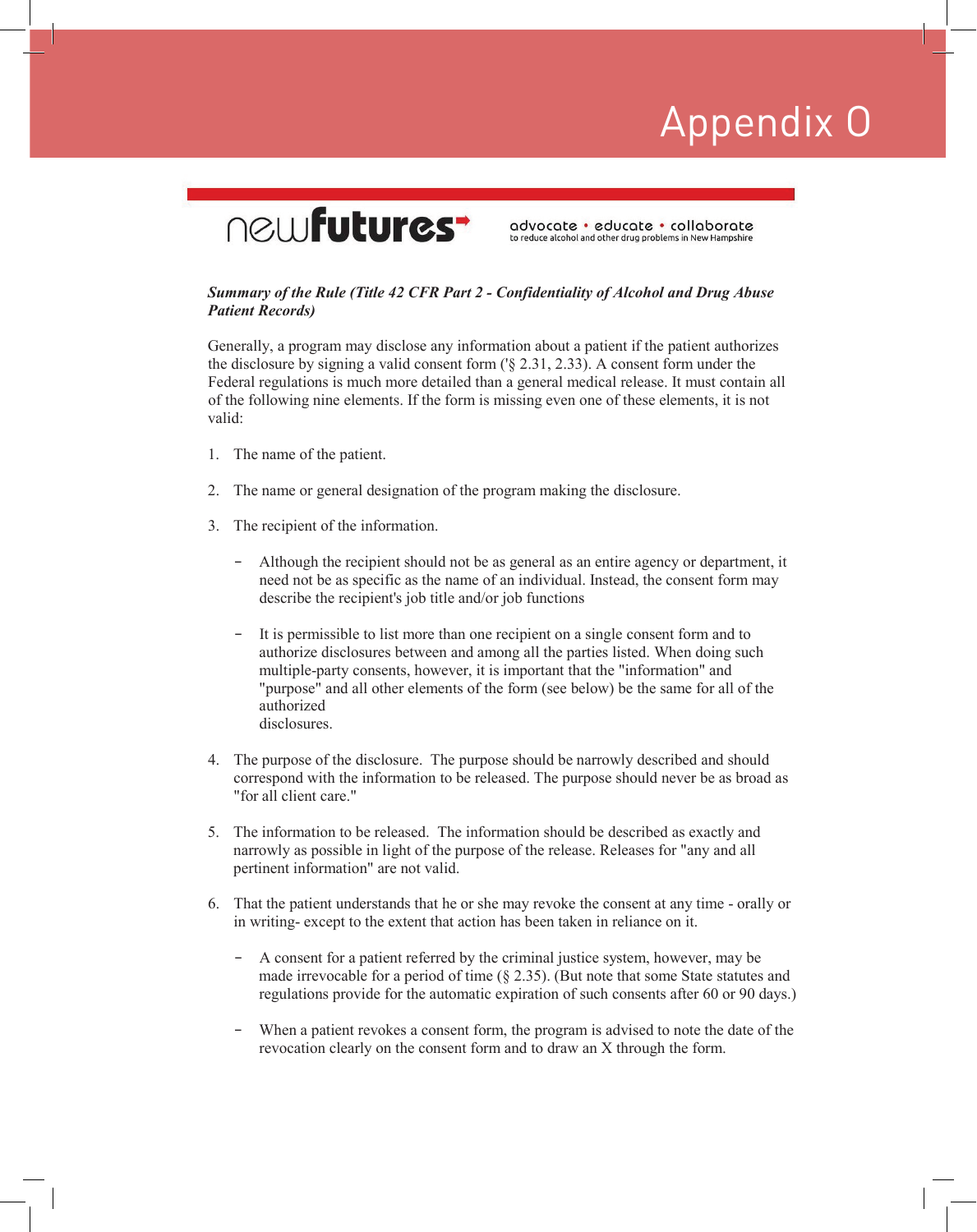- 7. The date or condition upon which the consent expires, if it has not been revoked earlier. Although the Federal regulations do not provide for any time limit on the validity of a consent form, some State laws provide for the automatic expiration of consents after a certain period of time.
- 8. The date the consent form is signed.

#### *Summary of the Rule (Title 42CFR Part 2 - Confidentiality of Alcohol and Drug Abuse Patient Records) Con't*

- 9. The signature of the patient.
	- If the patient has died, the executor or administrator of the estate, or if there is none, the spouse or, if none, then any responsible member of the patient's family may sign  $(\S$  2.15(b)(2))
	- No consent is needed to disclose information relating to the cause of death to such agencies which are empowered to collect vital statistics or inquire into causes of death  $(\S 2.15(b)(1))$
	- If the patient is an adjudicated incompetent, a guardian or other person authorized by State law to act on the patient's behalf may sign  $(\xi \ 2.15(a)(1))$
	- If the patient is a minor, the patient generally must sign the consent form even if the disclosure is to the minor's parent.

For example, if State law requires a program to obtain a parent's consent in order to treat a minor, the minor must sign a consent form authorizing the disclosure to the parent  $(\S 2.14(b)$ -(c)). The only exception is for minors who are applying for alcohol and other drug services and yet lack the capacity to make a rational decision about whether to sign a consent form authorizing a disclosure that the program director determines is necessary to reduce a threat to the life or physical well-being of the applicant or anyone else  $(\S 2.14(d))$ .

In addition to the minor's signature, the parent's or other legal guardian's signature is only required if State law requires parental authorization for treating a minor. If the State permits the minor to be treated without the legal guardian's authorization, the minor's signature alone may authorize a disclosure  $(8, 2.14(b)-(c))$ .

- A client should never sign or be requested to sign a consent form before all of the blanks have been filled in.
- If any changes are made to a consent form after a client signs it, the client should initial the changes when they are made to indicate that the patient understands and agrees to the changes.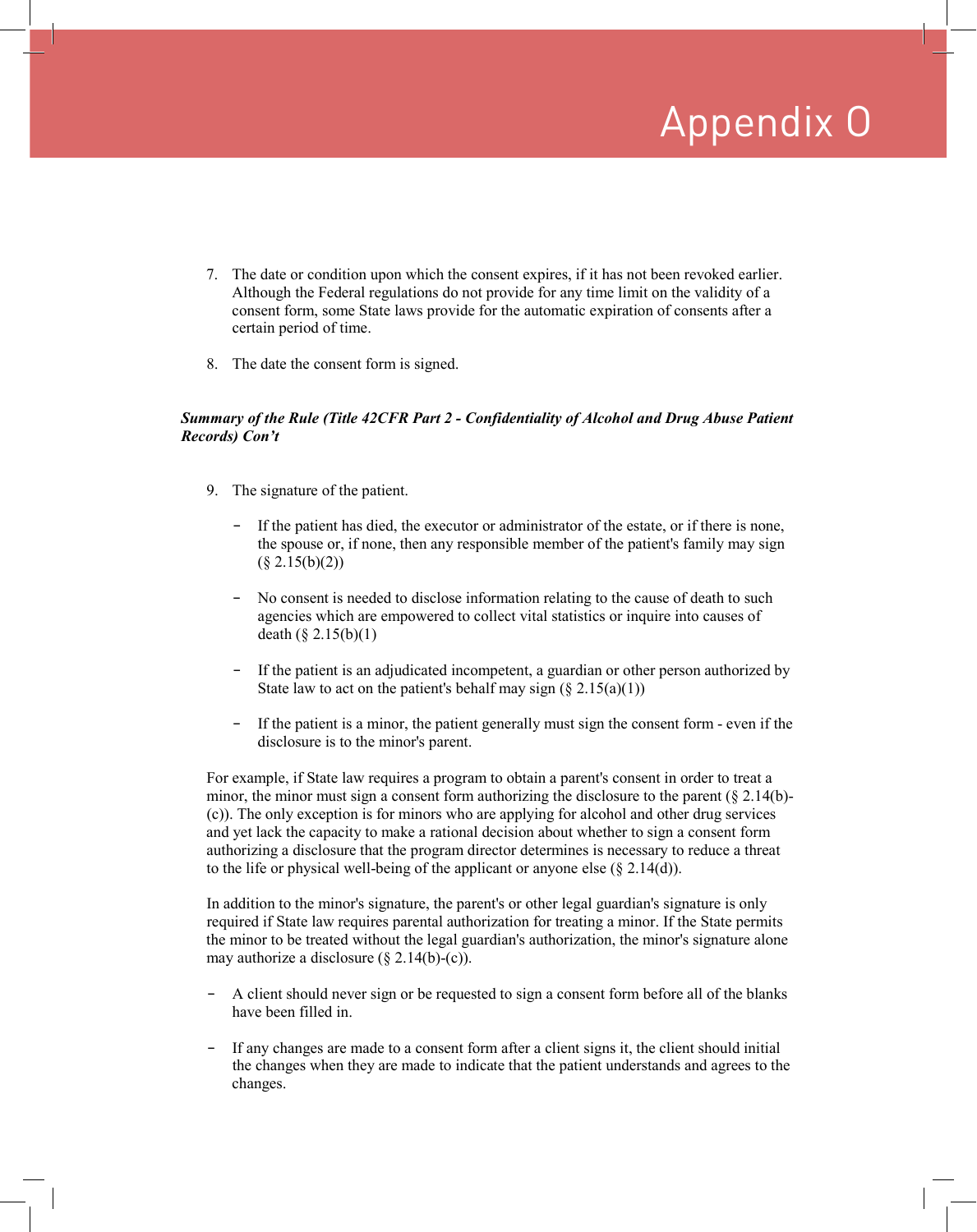Whenever a disclosure is made pursuant to a consent, it must be accompanied by a written notice prohibiting redisclosure ( $\S$  2.32). The written statement, which can be in the form of a separate sheet of paper or a rubber stamp on the disclosed document, warns the recipient that the information disclosed is protected by Federal law and may not be redisclosed except with the patient's consent or under other authorization. The language in the warning must be identical to that set forth in  $\S 2.32$  of the regulations. The prohibition on redisclosure notice must be sent to the recipient even if the disclosure was made orally.

Copies of all consent forms should be kept in the patient's file. Sample informed consent forms for the disclosure of program participant confidential information:

Sample consent forms  $#1$  and  $#2$  can be utilized as a guide for grantee programs to either request program participant confidential information from other sources (i.e., other treatment facilities) or release program participant confidential information to other sources.

#### *Sample Form #1*

PATIENT CONSENT FOR THE RELEASE OF CONFIDENTIAL INFORMATION

| Jane Doe                     | authorize |
|------------------------------|-----------|
| (NAME OF PATIENT)            |           |
| <b>ABC</b> Treatment Program |           |

(NAME OR GENERAL DESIGNATION OF PROGRAM MAKING DISCLOSURE)

to disclose to: Mary Roe or another TANIFF counselor (NAME OF PERSON OR ORGANIZATION TO WHICH DISCLOSURE IS TO BE MADE)

the following information: my attendance and compliance in substance abuse treatment (NATURE OF THE INFORMATION, AS LIMITED AS POSSIBLE)

The purpose of the disclosure authorized herein is to: Assist the Hill Co. Dept of Welfare to determine my eligibility for benefits and/or to evaluate my readiness/ability to participate in a training program. (PURPOSE OF DISCLOSURE, AS SPECIFIC AS POSSIBLE)

I understand that my records are protected under the Federal regulations governing Confidentiality of Alcohol and Drug Abuse Patient Records, 42 CFR Part 2, and cannot be disclosed without my written consent unless otherwise provided for in the regulations. I also understand that I may revoke this consent at any time except to the extent that action has been taken in reliance on it, and that in any event this consent expires automatically as follows:

XX/XX/2003 or upon program discharge (SPECIFICATION OF THE DATE, EVENT, OR CONDITION UPON WHICH THIS CONSENT EXPIRES)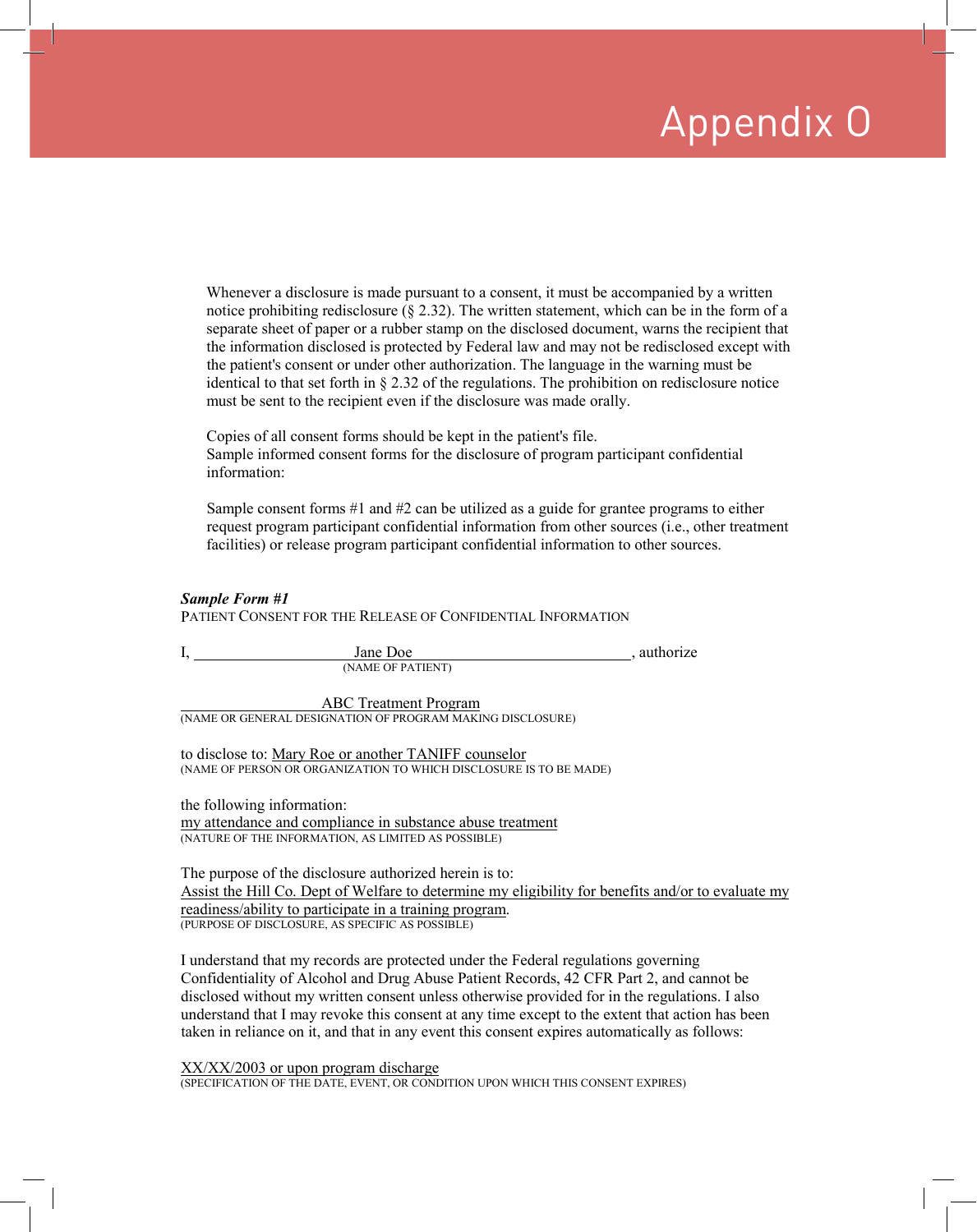| (Date) | (Print Name) | (Signature of Participant)                                       |
|--------|--------------|------------------------------------------------------------------|
| (Date) | (Print Name) | (Signature of Parent, Guardian or Authorized Rep. when required) |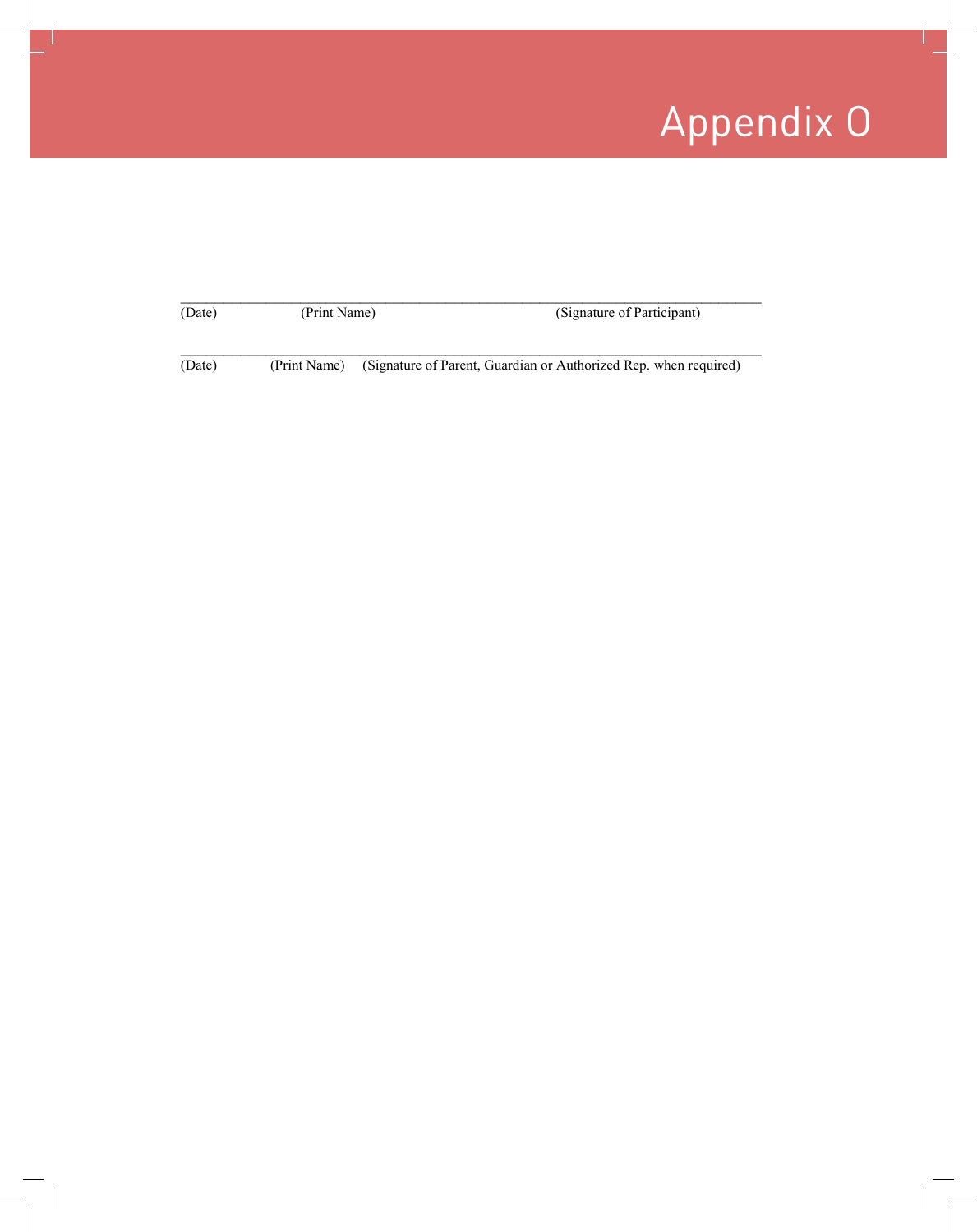#### *Sample Form #2*

MULTIPARTY CONSENT FORM FOR THE RELEASE OF CONFIDENTIAL INFORMATION

|    | Jane Doe                                                             | , authorize |
|----|----------------------------------------------------------------------|-------------|
|    | (NAME OF PATIENT)                                                    |             |
|    |                                                                      |             |
|    | <b>ABC</b> Treatment Program                                         |             |
|    | (NAME OR GENERAL DESIGNATION OF PROGRAM MAKING DISCLOSURE)           |             |
|    | to disclose to:                                                      |             |
| 1. |                                                                      |             |
| 2. |                                                                      |             |
| 3. |                                                                      |             |
|    | (NAME OF PERSONS OR ORGANIZATIONS TO WHICH DISCLOSURE IS TO BE MADE) |             |
|    | the following information:                                           |             |

the following information:

my attendance and compliance in substance abuse treatment (NATURE OF THE INFORMATION, AS LIMITED AS POSSIBLE)

The purpose of the disclosure authorized herein is to: Assist the Hill Co. Dept of Welfare to determine my eligibility for benefits and/or to evaluate my readiness/ability to participate in a training program (PURPOSE OF DISCLOSURE, AS SPECIFIC AS POSSIBLE)

I understand that my records are protected under the Federal regulations governing Confidentiality of Alcohol and Drug Abuse Patient Records, 42 CFR Part 2, and cannot be disclosed without my written consent unless otherwise provided for in the regulations. I also understand that I may revoke this consent at any time except to the extent that action has been taken in reliance on it, and that in any event this consent expires automatically as follows:

 $\_$  , and the set of the set of the set of the set of the set of the set of the set of the set of the set of the set of the set of the set of the set of the set of the set of the set of the set of the set of the set of th

XX/XX/2003 or upon program discharge (SPECIFICATION OF THE DATE, EVENT, OR CONDITION UPON WHICH THIS CONSENT EXPIRES)

\_\_\_\_\_\_\_\_\_\_\_\_\_\_\_\_\_\_\_\_\_\_\_\_\_\_\_\_\_\_\_\_\_\_\_\_\_\_\_\_\_\_\_\_\_\_\_\_\_\_\_\_\_\_\_\_\_\_\_\_\_\_\_\_\_\_\_\_\_\_\_\_\_\_\_\_\_\_\_\_\_ (Date) (Print Name) (Signature of Participant)